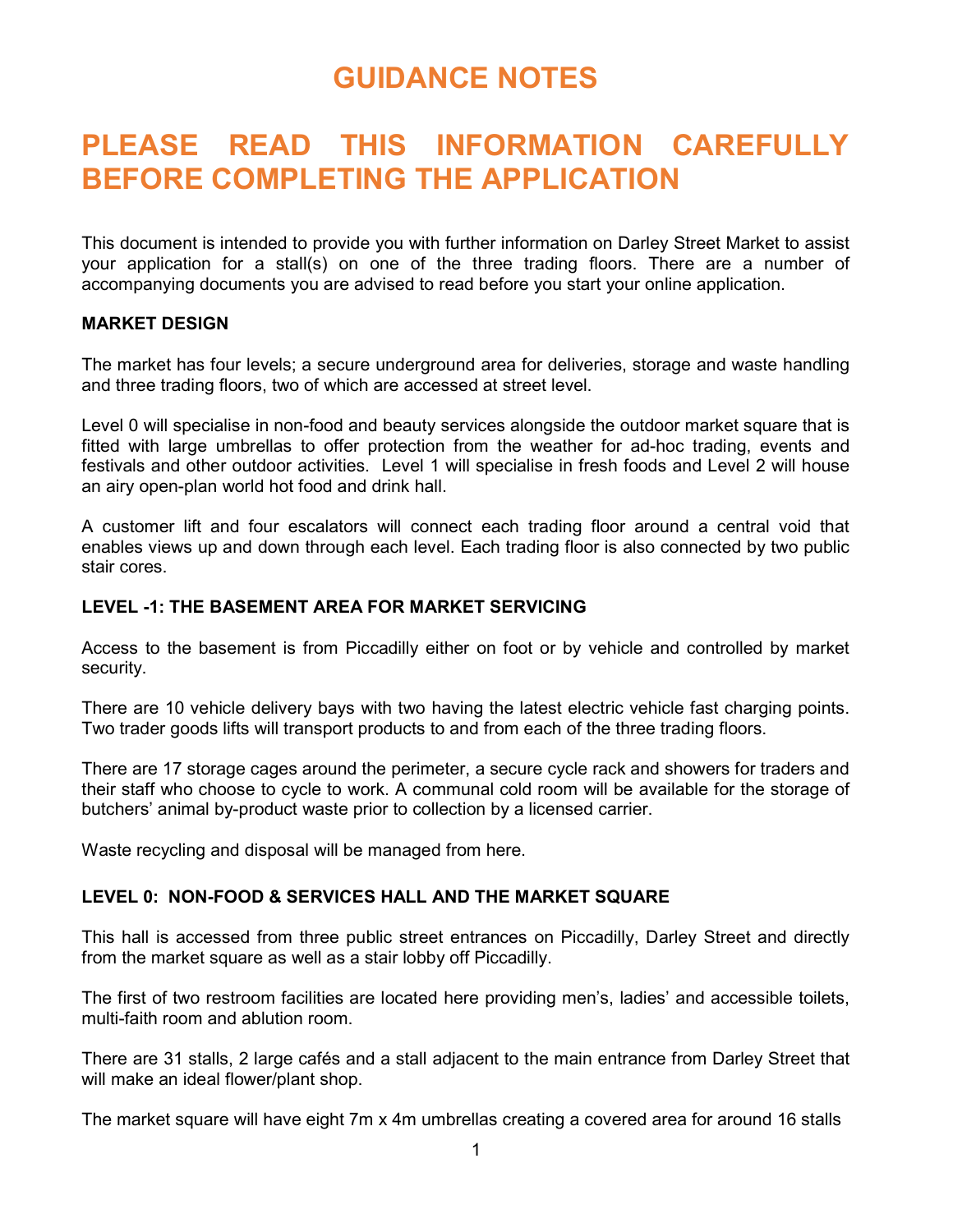for all types of ad-hoc outdoor trading, seasonal markets and food festivals. Each umbrella will have access to power from a pop-up service pillar and fitted with lighting and heating for early evening or night markets.

The umbrellas will be accessorised with gutters and side panels to create an instant pop-up marquee for outdoor enclosed events.

Around the perimeter of the market square is seating, raised planters, column mounted floodlights and traditional railings with three lockable entrance gates.

The market square will become the focus for future city centre events and a place for people to meet family and friends and where regular community, commercial, charitable and leisure events will take place. A large outdoor LED screen will show films, sporting and musical events as well as other free and ticketed events.

## LEVEL 1: FRESH FOOD HALL

This hall is accessed at street level from higher up Darley Street opposite the entrance to the Kirkgate Centre, or inside the market from either of the two other trading floors.

There are 31 stalls and a communal training kitchen for delivering cooking courses for customers of all ages as well as food safety courses for tenants. Fruit and vegetable tenants will be located on the Darley Street frontage as their displays will be visible to customers walking up this street who will see their colourful displays and be tempted inside. Communal seating overlooking the market square will allow customers to enjoy the views and market experience.

Two pop up test trading or food demonstration spaces are available here.

## LEVEL 2: HOT FOOD & BEVERAGE HALL

This hall will house 11 independent food kiosks and 2 bars with capacity for around 500 customers, seated inside or outside on the terrace overlooking the market square.

The market's main restroom facilities are located here providing men's, ladies', accessible, changing places and gender neutral toilets as well as separate parent and baby changing facilities.

A stage will provide the ability to hold a variety of daytime and evening entertainment.

This hall will be open into the evenings to support the local night-time economy with evening access from two public stair cores off Piccadilly and Darley Street as well as a customer lift.

The Council is looking to partner with a food & beverage operating tenant who has the vision and expertise to manage this hall and work with local independent operators to operate the kiosks as well as developing a hot food delivery service.

## FLOOR PLANS

The floor plans for the three trading floors show each stall, its suggested occupancy type and overall sales area in square metres. You should make a note of the stall number that you wish to apply for as you will need to quote this in your application.

The market will offer stalls in a variety of shapes and sizes.

 On Level 0 there are 34 stalls in total with 19 perimeter stalls, 13 island stalls and 2 cafes that also face onto the market square.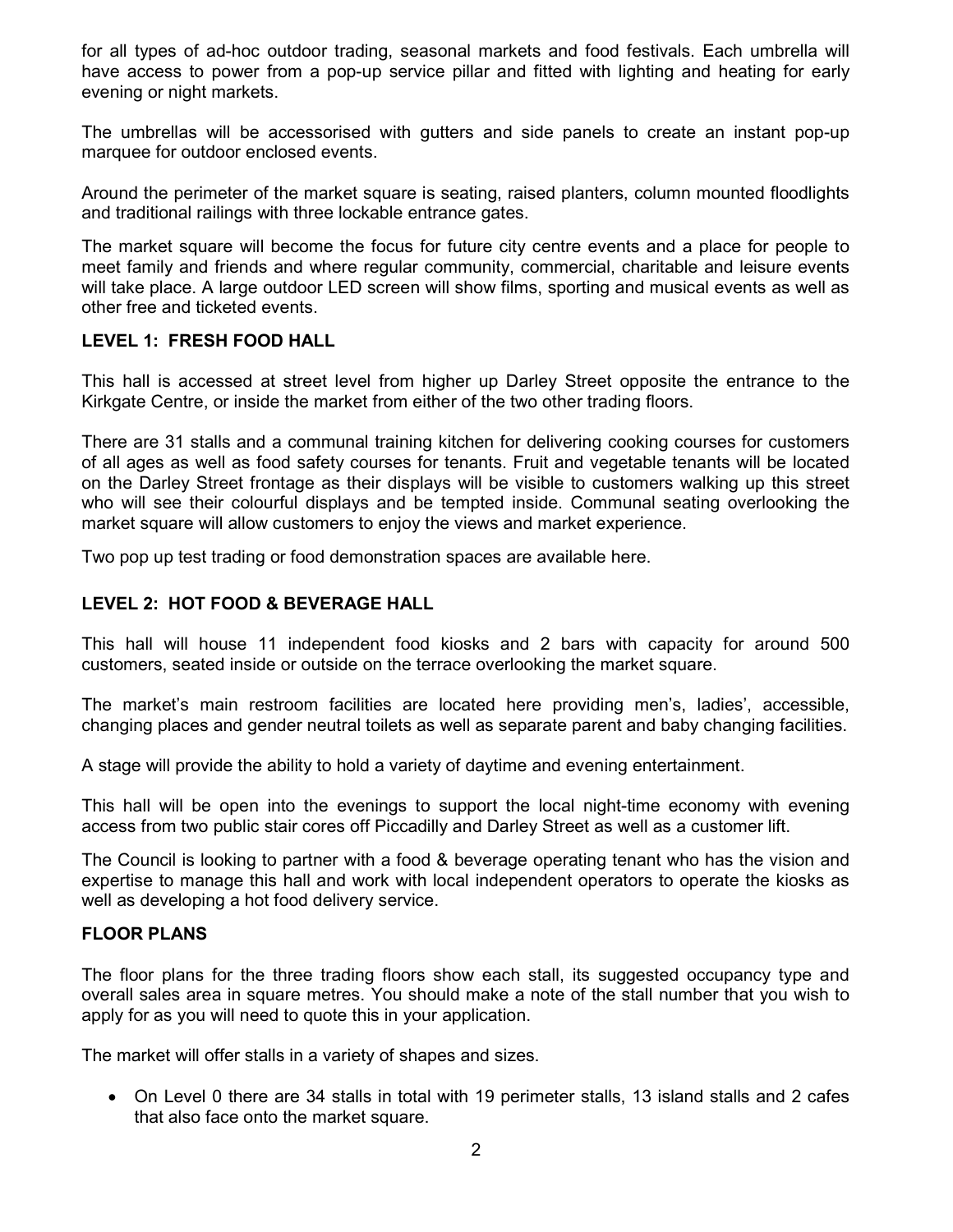- On Level 1 there are 32 stalls in total with 17 perimeter stalls, 14 island stalls and a community kitchen.
- On Level 2 there are 13 kiosks in total with 11 kiosks specialising in food and 2 bars.

You have the option to choose up to 3 individual stalls and/or 3 multiple adjoining stalls of your choice and in order of your preference. For example, Stall Nos 1/2/3 would be classed as one choice in the same way as Stall No 4 only.

# TENANT DESIGN GUIDE

This guide provides you with details of each distinct stall types that will be provided across the three trading floors.

Each stall will be a basic 'shell' that can be customised to the trading requirements of each tenant.

The 'shell' stall will comprise of the following:

- The framework of the stall and in some cases an aluminium shop front.
- The flooring.
- The dividing partitions between the stalls.
- A cold water supply and drainage for all stalls on Level 1 and 2 and a selection of stalls on level 0.
- A single or three phase electricity supply connected to a distribution board and smart meter fed from the Landlord's own supply.
- A gas supply for the hot food kiosks on Level 2 and the two cafes on Level 0.
- Mechanical ventilation will provide background ventilation with some stalls being able to connect to external points.
- Data and telecom connections for taking secure payments over the internet.
- Signage board. The tenant's signage will be internally illuminated and fed from the Landlord's supply to ensure that all stalls remain illuminated during trading hours.

The exact details on what is being provided in each stall can be found on the **STALL SERVICES** document.

Those successful tenants will be provided with a stall design guide that will set out the key stages in the stall fitting out process to ensure consistency in the appearance and design of all stalls as well as details of the Council's formal approval process to the tenants' stall fitting out plans.

## RENTAL INFORMATION

Details of the annual rent payable and the indicative annual service charges payable for each stall, however, the actual operational costs will not be known for at least a year after opening so the service charges costs may increase or decrease.

The combined monthly figure shown excludes VAT and also excludes the payment, if any, of business rates as these are yet to be assessed by the Valuation Office.

The rent payable for the kiosks in the hot food and drink hall on Level 2 will be assessed when the Council has appointed a food & beverage operator to manage the food hall. The preferred operator will work with the Council to select the successful hot food and drink tenants.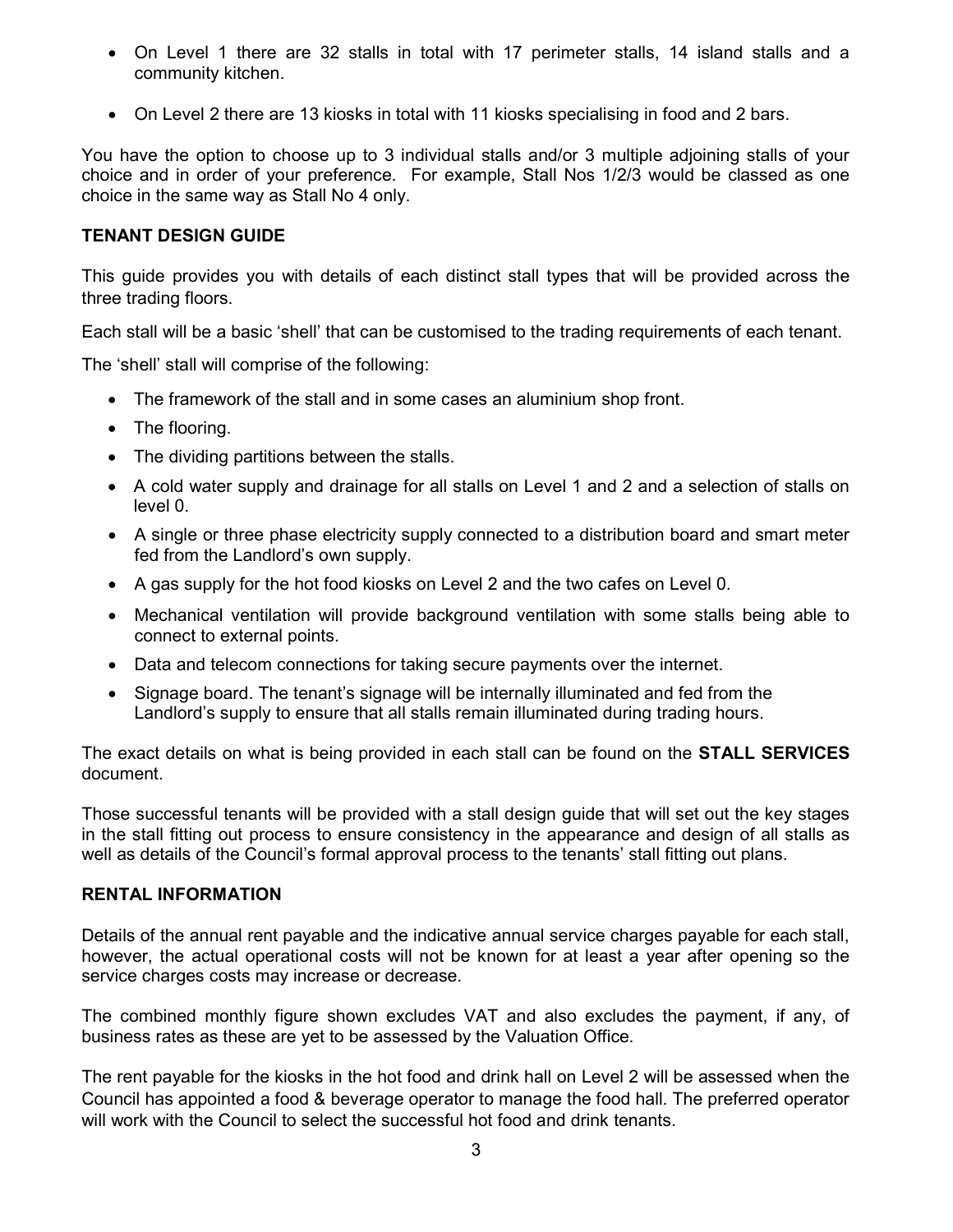The tenants in the hot food and drink hall will be charged rent based on a percentage of revenue turnover rather than a fixed rent and negotiations on the percentage level will take place with each successful tenant.

## STALL SERVICES

Details of the general utilities provided for all stalls with additional utilities such as gas, water and drainage provided for specified stalls. Not all stalls have water/drainage so if this is important to your business then you should select the stalls that include this.

On Level 0 the majority of perimeter stalls can be fitted with security roller shutters by the tenant. The perimeter stalls adjacent to Piccadilly, or located at the main entrance off Darley Street, will be fitted with aluminium shop fronts as part of the market's fire strategy. The island stalls will be fitted with heavy duty roller blinds.

On Level 1 & 2 the stalls are designed not to require securing at the end of each day's trading in order to improve customer visibility and product displays.

## FINANCIAL SUPPORT TOWARDS STALL FITTING OUT WORKS

The Council is keen to encourage both imaginative and creative stall design and professional product displays so each stall is finished to a high standard. Given the new and more diverse range of customers we expect the market to attract then it is essential we create a pleasurable shopping experience to appeal to both existing and new customers.

To assist traders in achieving excellent and innovative retail stall design the Council will offer a capital grant contribution and share the costs with traders towards their fitting out works. The maximum value of the capital grant contribution is shown for each stall. A trader can apply for a grant of 50% towards their fitting out costs up to a ceiling level that has been assessed for each stall.

## LEASE TERMS

The specimen lease is a three-year lease that does not provide the trader with any security of tenure. This means that you will not have an automatic right to remain in the stall(s) at the end of the three-year period. During the three year term the trader may choose to terminate the lease by giving a minimum of six months' notice in writing, or choose to leave the market at the end of the lease.

During the term of the lease the Council will continually monitor the performance of each trader and issues such as poor customer service, sale of poor quality goods, opening the stall late or closing early, delays in paying rent or other persistent breaches of the lease will be taken into account when the lease expires and may result in the lease not being renewed and the stall being re-let to another trader.

The rent in the lease will be fixed for the duration of the three-year term with only the service charges being subject to annual review. On lease renewal, subject to the trader's performance, the Council will consider the level of rent payable and negotiate a new rent on an individual basis payable for the following three-year term.